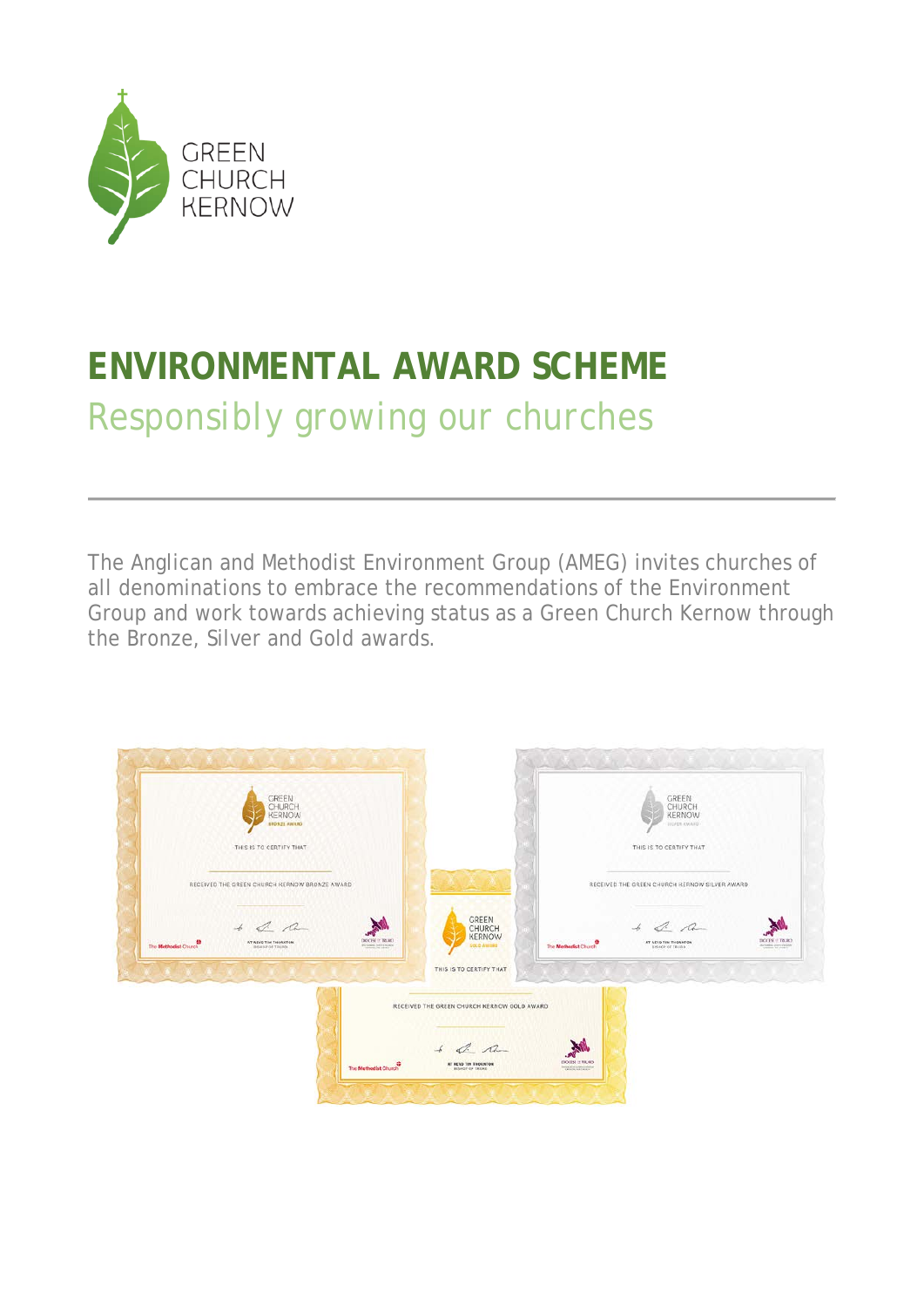## **ENVIRONMENTAL AWARD SCHEME**

AMEG recognises that not all of the recommendations listed in this document will be achievable for every church and some will be harder to achieve than others. For instance some churches may not have mains water which would have implications for serving refreshments in disposable cups as well as installing a water meter. However, many of the recommendations here would cost little or nothing to implement.

It is important to recognise that we do many things as churches not because they will make or save money, but because they are worth doing. Reducing the environmental impact of our activities and buildings is an important aspect of our mission and should be considered as such at local, regional and national level.



Achieve three recommendations from each of the three areas below and receive a Bronze award certificate and sticker to display in your church.



**GREEN** CHURCH **KERNOW** SILVER AWARD

Achieve six recommendations from each of the three areas below to receive a Silver award certificate and sticker to display in your church.



Achieve ten of the recommendations listed under 'Christian Living'.

Achieve eight of the recommendations listed under 'Community'.

Achieve 14 of the recommendations listed under 'Resources' and receive the Gold award certificate and sticker to display in your church and an invitation to a celebratory event hosted by the Bishop and Methodist Chair.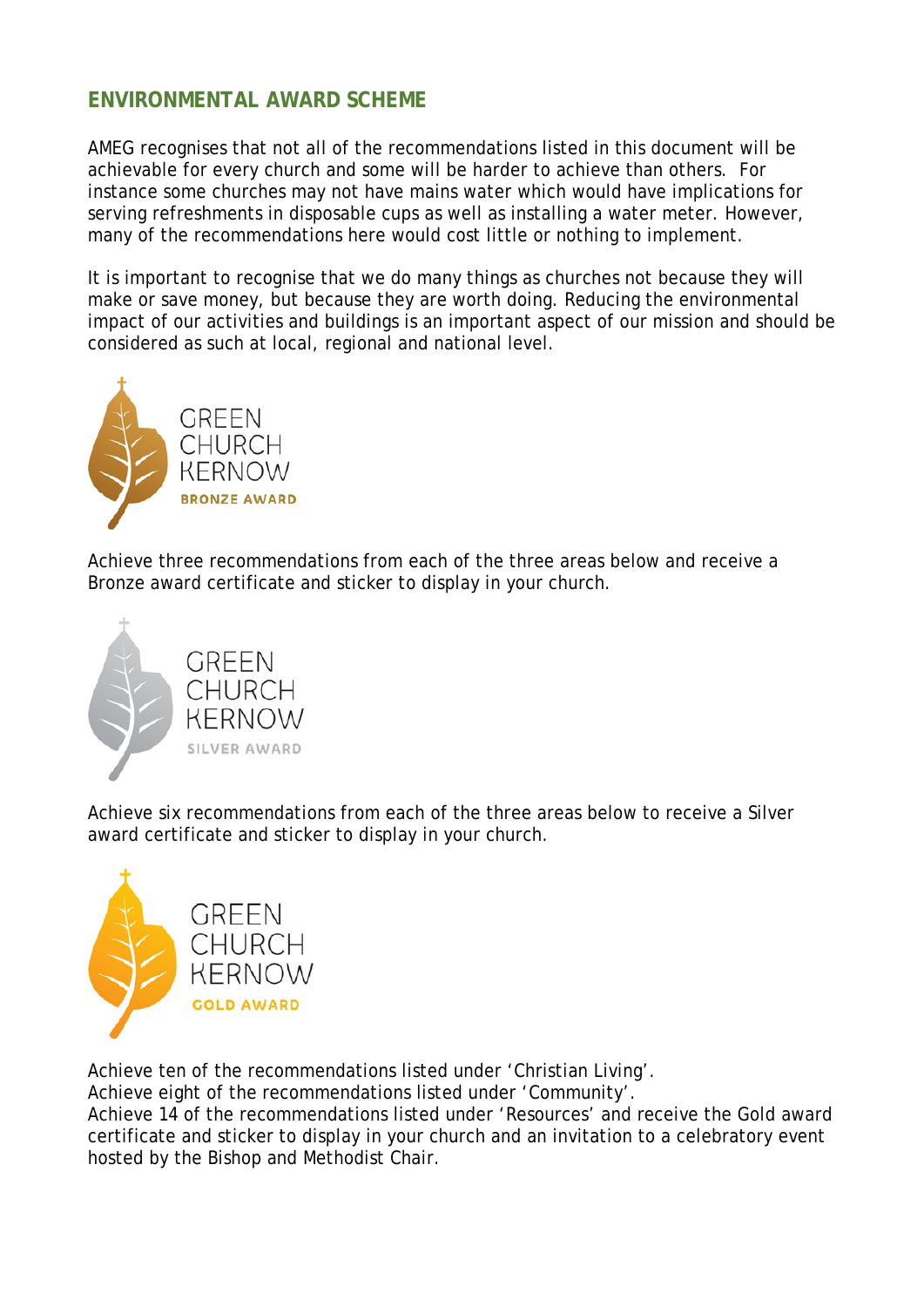## **ENVIRONMENTAL AWARD SCHEME**

|                | <b>CHRISTIAN LIVING</b>                                                                                                                                                                                                                                                                                                    | <b>TICK</b><br><b>ि⊡WHEN</b>               |
|----------------|----------------------------------------------------------------------------------------------------------------------------------------------------------------------------------------------------------------------------------------------------------------------------------------------------------------------------|--------------------------------------------|
|                |                                                                                                                                                                                                                                                                                                                            | <b>ACHIEVED</b>                            |
|                | Appoint a church 'Environmental Champion' - someone with a passion for<br>environmental matters who will 'make things happen' and drive the local church<br>towards achieving this 'Green Church Award' scheme.                                                                                                            |                                            |
| $\overline{2}$ | Run a house-group or bible study series on the environment eg Scripture Union<br>'Thinking Biblically about Climate Change'.                                                                                                                                                                                               |                                            |
| 3              | Register as a Fair Trade Church with the Fair Trade Foundation.                                                                                                                                                                                                                                                            |                                            |
| $\overline{4}$ | Switch church bank account to an ethical bank<br>/viewhttp://moveyourmoney.org.uk/institution-types/ethical-banks/                                                                                                                                                                                                         |                                            |
| 5              | Have a church communal Christmas/Easter card and donate money saved to Cool<br>Earth or similarly focused charity.                                                                                                                                                                                                         |                                            |
| 6              | Run a TraidCraft Stall.                                                                                                                                                                                                                                                                                                    |                                            |
| 7              | Implement a scheme for offsetting the church's carbon footprint - eq, view<br>https://www.coolearth.org/cool-earth-carbon/                                                                                                                                                                                                 |                                            |
| 8              | Set aside a Sunday to celebrate the Environment: eg, A Rocha recommend the<br>first Sunday in June as 'Environment Sunday'.                                                                                                                                                                                                |                                            |
| <b>q</b>       | Invite your Diocesan Environment Officer or a representative from one of the<br>national charities to speak on the environment - eg Christian Aid, A Rocha                                                                                                                                                                 |                                            |
|                | 10 Invite local environmental activists/specialists to speak about community green<br>events.                                                                                                                                                                                                                              |                                            |
|                | Have a 'Car-Awareness Sunday' at least once a year with the focus being to<br>$\vert$ <sub>11</sub> minimise car usage. This might mean, for example, walking to your local church<br>or inviting donations to Cool Earth for every car used that Sunday. Encourage<br>walking and cycling to church as often as possible. |                                            |
|                | 12Use a 'living simply' Lent course.                                                                                                                                                                                                                                                                                       |                                            |
|                | 13 Organise a clothes swap event, with money raised going to charity.                                                                                                                                                                                                                                                      |                                            |
|                | <b>COMMUNITY</b>                                                                                                                                                                                                                                                                                                           | <b>TICK</b><br>P □ WHEN<br><b>ACHIEVED</b> |
|                | Organise / participate in a community clear-up project eg litter pick.                                                                                                                                                                                                                                                     |                                            |
|                | Participate in a climate change rally.                                                                                                                                                                                                                                                                                     |                                            |
| 3              | Lobby your MP for parliamentary action on climate change. www.goo.gl/SOvKFR                                                                                                                                                                                                                                                |                                            |
| 4              | Provide in church facilities a recycling point, available to the public (eg mobiles<br>phones, glasses, printer cartridges, tools).                                                                                                                                                                                        |                                            |
| 5              | Participate in a landshare scheme which brings together local landowners and<br>others willing to cultivate these plots for the growing of either vegetables or<br>flowers - eg see http://landshare.channel4.com.                                                                                                         |                                            |
|                | Allow fruit/vegetable planting on church land                                                                                                                                                                                                                                                                              |                                            |
| 8              | Run an eco-column in the church magazine/pew sheet/website.                                                                                                                                                                                                                                                                |                                            |
| 9              | Install bird/insect boxes.                                                                                                                                                                                                                                                                                                 |                                            |
|                | 10Set aside an area of the church grounds as a 'meadow' to encourage wildlife                                                                                                                                                                                                                                              |                                            |
|                | 11 Provide an eco-section on the church noticeboard.                                                                                                                                                                                                                                                                       |                                            |
|                | 12 Include eco-charities in outward giving.                                                                                                                                                                                                                                                                                |                                            |